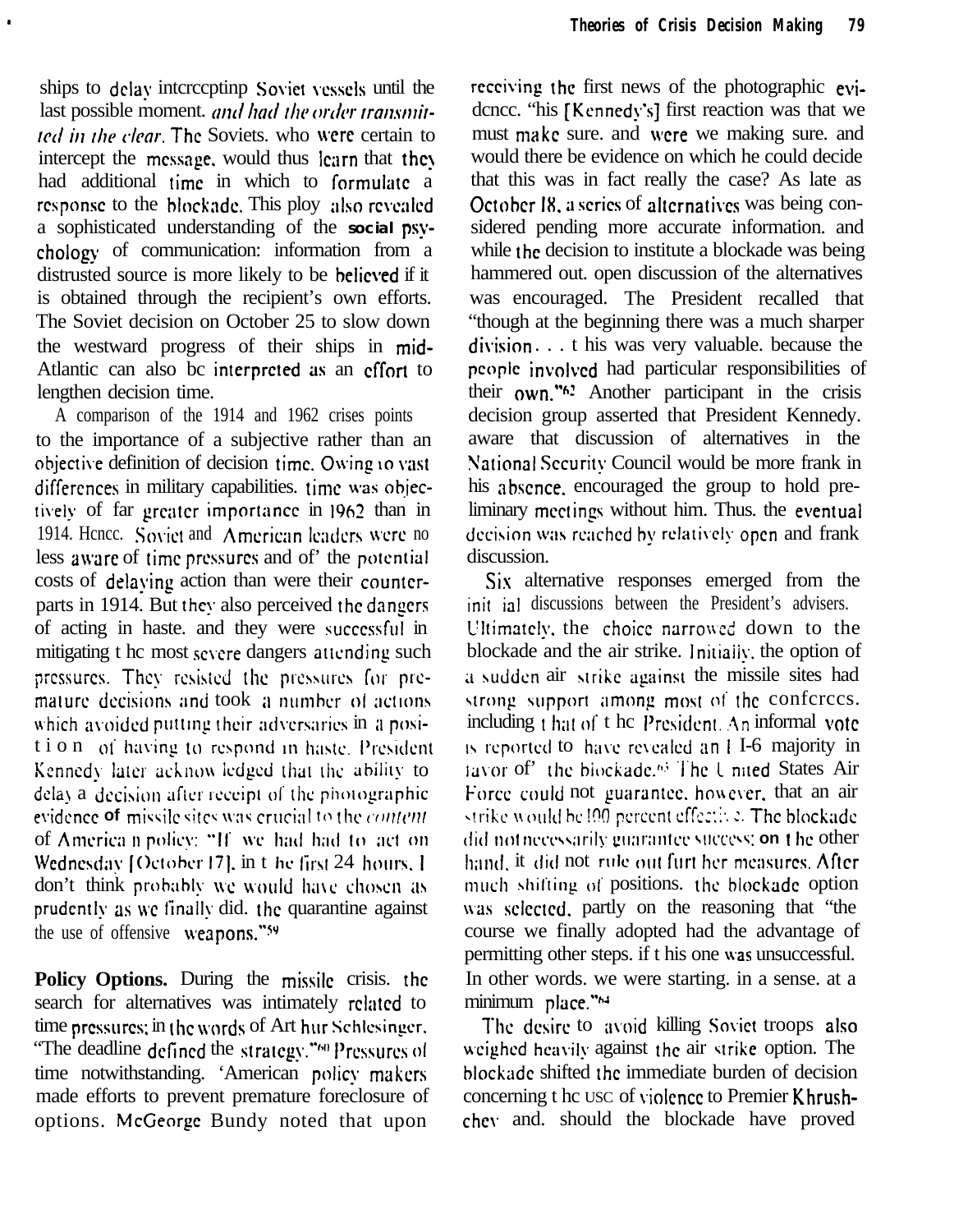unsuccessful. it did not preclude later employment of a "much more massive **action."**<sup>65</sup> By adopting that strategy. no irrevocable decisions on the USC of violence had been made and multiple options remained for possible future actions by the United States. At the same time. Soviet leaders were given the time and the opportunity to assess their own choices. Thus. unlike several of the key foreign policy officials in the 1914 crisis. those in October 1962 seemed to perceive a close relationship between their own actions and the options of their adversaries. According to Theodore Sorensen. "We discussed what the Soviet reaction would be to any possible move by the United States. what our reaction with them would have to be to that Soviet reaction. and so on. trying to follow each of those roads to their ultimate conclusion.""

,

American decision makers also displayed a sensitivity for the position and **perspective** of the adversary. trying to insure that a number of options other than total war or total surrender **were available to Soviet leaders. An important advantage** of **t** he blockade over ot her st rategies was that it appeared to avoid placing Soviet leaders in that situation. An air strike on the missile bases or invasion of the island would have left Soviet leaders only the alternatives of capit ulating to the United States or of counterattacking. In that case, the lat tcr might have seemed the less distasteful course. In disagreeing with General Curtis LeMay's optimistic assessment of the likely. Soviet response to air raids on the missile installations. the President asserted. "They, no more than we, can let things go by without doing something." $67$  A blockade, on the other hand. gave the Soviet government a choice between turning back the weapons-bearing ships or running the blockade.

By October 26 it seemed clear that. Khrushchev's earlier threats to the contrary notwithstanding. Soviet ships would not challcngc the blockade. Despite the advent of negotiations. however. it was far from certain that the Soviet missiles would be removed from Cuba: indeed, there was ample evidence of an accelerated pace of const ruction on the launching sites in Cuba that. it was then believed, would be completed by  $October 30'$ . Thus. the question of further steps to be taken in case the blockade proved insufficient to force withdrawal of all offensive missiles again confronted American leaders. Among the options considered were: tightening the blockade to include all commodities other than food and medicine, increased low-level flights over Cuba for purposes of reconnaissance and harassment. action within Cuba. an air strike, and an invasion. In the meanwhile. the President's brother delivered an ultimatum to the Soviet ambassador. and both direct and indirect bargaining resulted in a settlement? Just before  $\bullet$  't he most serious meeting ever to take place at the White House"<sup>69</sup> was to have started. Premier Khrushchev agreed to withdraw all offensive missiles from Cuba in exchange for President Kennedy's pledge not to invade Cuba.

\*

**.**

Time pressure and the search for alternatives are key elements in crisis decision making. Data **Ifrom 1914** indicate that these factors did in fact vary as crisis-induced stress increased, and these changes apparently had serious consequences for critical policy decisions. A more impressionistic analysis of the Cuban confrontation suggests that the ability of American decision makers to mitigate some of the adverse consequences of crisis contributed to its eventual peaceful resolution. In many respects. President Kennedy's behavior during t he Cuban crisis appeared consciously designed to avert repetition of the 1914 disaster. Indeed. he frequently referred to the decision processes leading up 10 World War I as a source of negative lessons. Hay ing read Barbara Tuchman's *The* Guns of August, for example, the President said: "I am not going to follow a course which will allow anyone to write a comparable book about this time. *The Missiles of October*. If anybody is around to write after this. they are going to understand that we made every effort to find peace and every effort to give our adversary room to move. I am not going to push the Russians an inch beyond what is necessary."<sup>70</sup> Even when discussing the Cuban missile crisis some weeks after its conclusion. he asserted. "Well now. if you look at the

 $\bullet$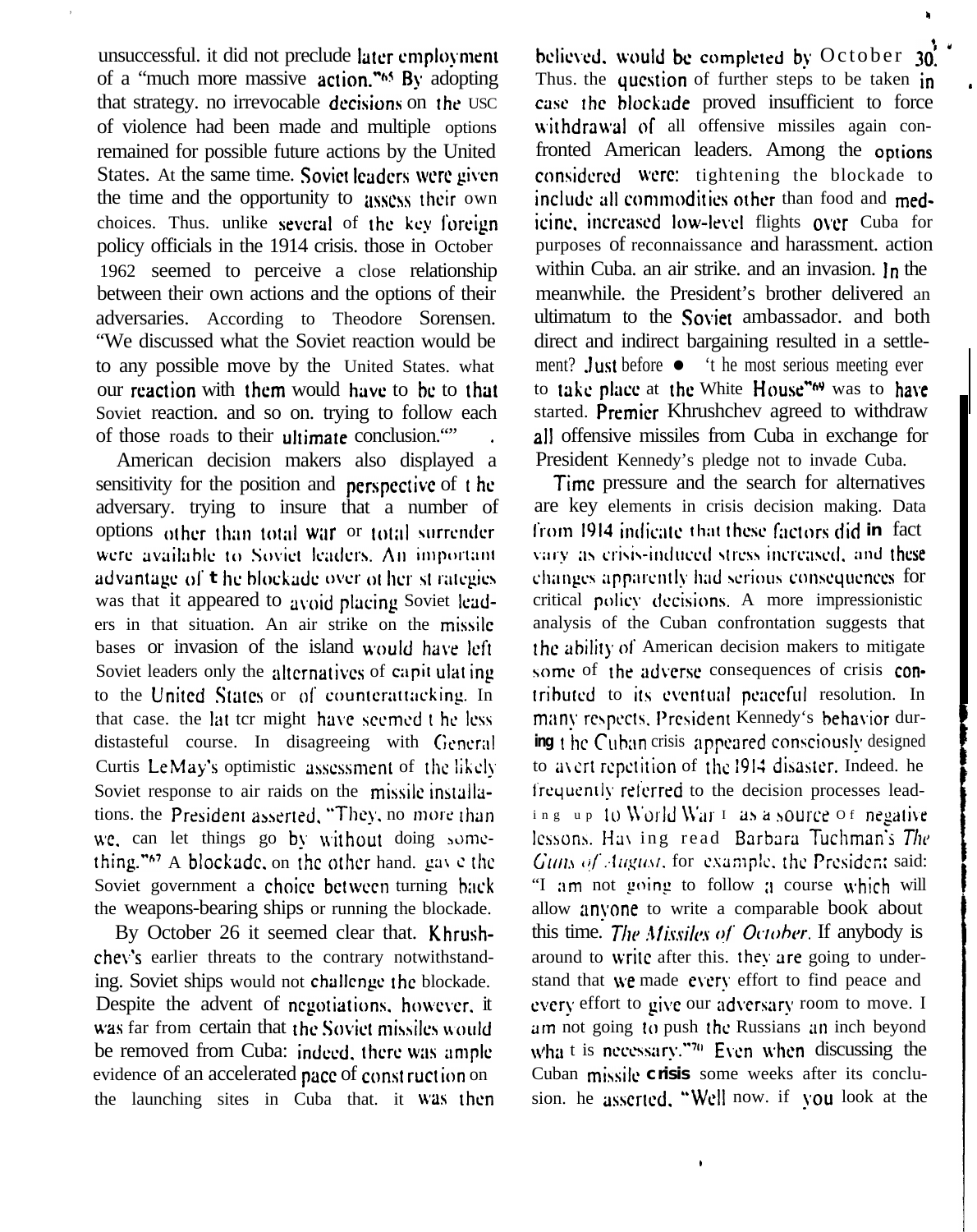history of this century where World War I really came through a series of misjudgments of the intent ions of others.. . it's very difficult to always make judgments here about what **the** effect will be of our decisions on other count ries."71 Yet the a bility of American and Soviet leaders to avoid a nuclear Armageddon in October 1962 **is** not assurance that even great skill in crisis management will always vield a peaceful solution. As President Kennedy said some months later. referring to the missile crisis. "You can't have too many of those."72

## **CONCLUSION**

The approach described here suffers from some clear limitations that should be addressed explicitly. Several objections might be raised about the relevance of the individual stress model of crisis decision making.<sup> $3$ </sup> Does it adequately take into account the executive's prior espcricncc in coping with crises? Will not cspcricncc. when combined with selective recruitment and promotion. weed out those who cannot stand "the heat in the kitchen" well before **they** reach top leadership positions? It is true that individuals differ in abilities to cope with crises and stress. The peak. breaking point and slope oft hc "inverted  $U$ " curve may vary not only according to the complexity of' the task. but also across individuals. Thus, the point at which increasing stress begins to hamper cognitive performance. and the rate at which it does so. is not the same for all persons. Rut only the most optimistic will assume that the correlation between the importance oft hc executive's role and ability to cope with crisis-induced stress approachcs unity. Richard Nixon's behavior during the Watergate episode is a grim rcmindcr to the contrary. Perhaps even more sobering is Robert Kennedy's recollect ion of t **hc** Cuban missile crisis: "That kind of [crisis-induced] pressure **does** strange things to a human being, even to brilliant. self confident. cspcricnccd  $mcn$ . For some it brings out characteristics and st rcngt hs that pcrhap\ t **hc> never** knew they had. and for others the pressure is too overwhelming."74

A second possible objection is that. whereas the emphasis here has been on the individual's cognitivc performance under conditions of crisisinduced stress. foreign policy leaders rarely need to face crises alone. They can instead draw upon support and resources from both advisory groups and the larger organizations of which they are a part. This point is valid. but on further examination it is not wholly comforting. There is some evidence that during crises advisory groups may be vulnerable to such malfunctions as "groupthink." For various reasons. including perceived needs for secrecy, casier coordination. and the like. decision-making groups tend to become smaller during crises. J'hcrc may bc. morcovcr. a tendency to consult others less as the pressure of time increases. as well as to rely more heavily upon t hose who support the prevailing "wisdom." Finally. leaders differ not only in their "executive styles" (note, for example, the strikingly different problem-solving styles exhibited by presidents Coolidge. Franklin Roosevelt. and **Nixon).** but also in their abiiities to employ advisory groups effectively  $-$  that is. in ways that may help them <sup>10</sup> counteract some of the potentially adverse consequences of crisis. Even the same executive may demonstrate great skill during one crisis and equal lncptitude in another instance. John F. Kennedy's USC of adv isers during the missile crisis and the Bay of Pigs fiasco are illustrative in this respect.

Some more specific limitations can also be identified. Certainly, the two cases are not representative of all crises in any statistical sense. Thus. the results dcscribcd hcrc should be viewed as illustrative rather than definitive. Moreover, the analysis focused on very limited aspects of crises. to the exclusion of many other potentially fruitful comparisons.. . . In any case. **the** rather different findings for'thc 1914 and 1962 crises raise a series of additional quest ions  $\cdot$  a bout the necessary and  $\text{suffix}$  condition\ for avoiding decision-making malfunctions that have barely been touched upon here. The individual stress model focuses on a few aspects of crisis and consciously excludes ot hers. By posing some questions and not others.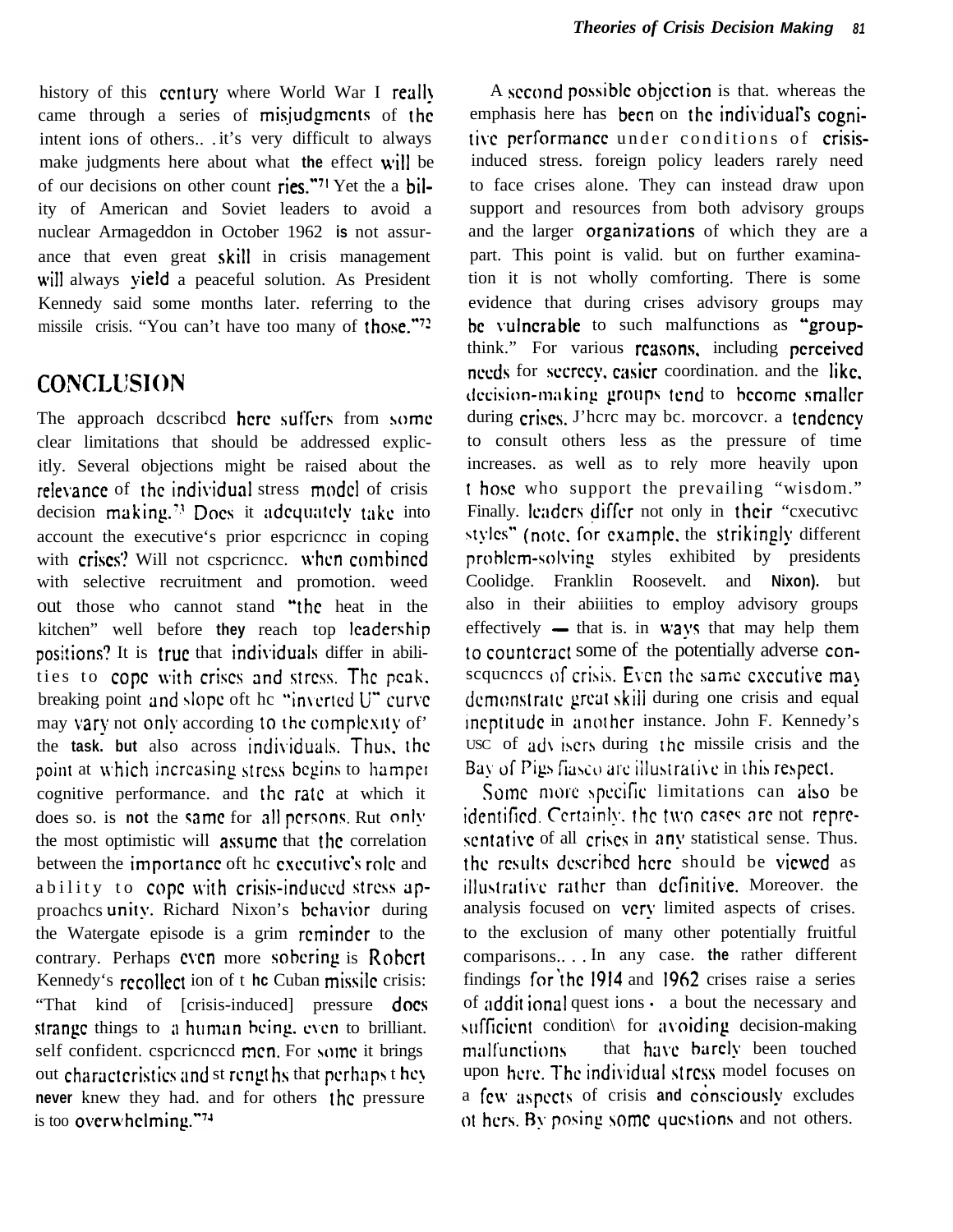we have limited the range of answers. Every model or theoretical perspective does so. with some inevitable losses and, it is to be hoped. at least some commensurate gains. The proper question to ask. then, is not whether this approach serves as a complete model for all crises – the answer is unquestionably negative  $\sim$  but whether it directs our attention to important phenomena that might otherwise remain beyond our purview.

Variants of the individual stress model of crisis decision making have been employed in other studies and, not surprisingly, the pattern of findings is mixed.... In their impressive study of a dozen international crises - including Fashoda (1898). Bosnia (1908-1909). Munich (1938). Iran  $(1945-1946)$ , and Berlin  $(1948-1949)$  - Snyder and Diesing found no evidence of adverse consequences arising from high stress.75 Yet they did report that misperception. miscalculation. and other cognitive malfunctions were common occurrences during the crises. Because their research was not designed to test for either the existence or consequences of crisis-induced stress, perhaps it is premature to count this study as definitive evidence against the propositions advanced here. On the other hand, drawing on his research on Israeli behavior during the crises of 1956, 1967, and 1970, Rrccher found strong support for the hypotheses that time will be perceived as more salient, that decision makers will become more concerned with

## **ENDNOTES**

- | Richard M. Nixon. Six Crises (New York: Doubleday. 1962). p. xvi.
- 2 Ibid., p. 105.
- 3 Herman Kahn. On Escalation: Metaphors and Scenarios (New York: Praeger. 1965). p. 38.
- 4 The literature on deterrence is enormous. Recent and indispensable are Alexander 1,. George and Richard Smoke. Deterrence in A merican Foreign Policy Theory and Practice (New York: Columbia University Press, 1974); and Patrick M. Morgan. **Deterrence: A Conceptual Analysis (Beverly Hills:** Sage. 1977).
- 5 Chris Argyris. Some Causes of Organizational

the immediate rather than the distant future, and that they will perceive the range of alternatives' open to themselves to be narrow.?..

These mixed results are not surprising. nor should they occasion premature conclusions about lack of significant research progress or the future of this approach for diplomat ic history, theory, or even policy. Other studies could be cited in support of and against the individual stress model, but this does not appear to be the most fruitful way of proceeding. Sustained interest in the effects of crisis-induced stress does not depend on finding that  $ever$  crisis from the historical past resulted in substandard decision-making performance, any more than concern for the consequences of smoking must await evidence that all smokers develop lung cancer. The much more interesting and important questions emerge precisely at the point of recognizing that the dangers and opportunities inherent in crises can give rise to various patterns of coping. At that point our attention is directed to a series of further questions  $-$  for example, what are the decision-making structures, personal attributes of leaders. strategies of crisis management, and other variables that are associated with more or less successful coping — that have barely been touched upon in this chapter. It is at this point that we can perhaps begin to appreciate the value of interdisciplinary approaches for the study of crises decision making.

Ineffect iveness within the Department of State (Washington, D. C.: Center for International Systems Research. Department of State Publication 8180, 1967). p. 42.

- 6 Richard E. Neustadt. Alliance Politics (New York: Columbia University Press. 1970). p. 116.
- Herbert Simon. Organizations (New York: Wiley.  $7\overline{ }$ 1958). p. 138.
- 8 Somewhat different lists appear in Morgan. Deterrence, pp. 102-103; and in Irving Janis and Leon Mann. Decision Making (New York: Free Press. 1977).
- Sheldon J. Korchin. "Anxiety and Cognition," in 9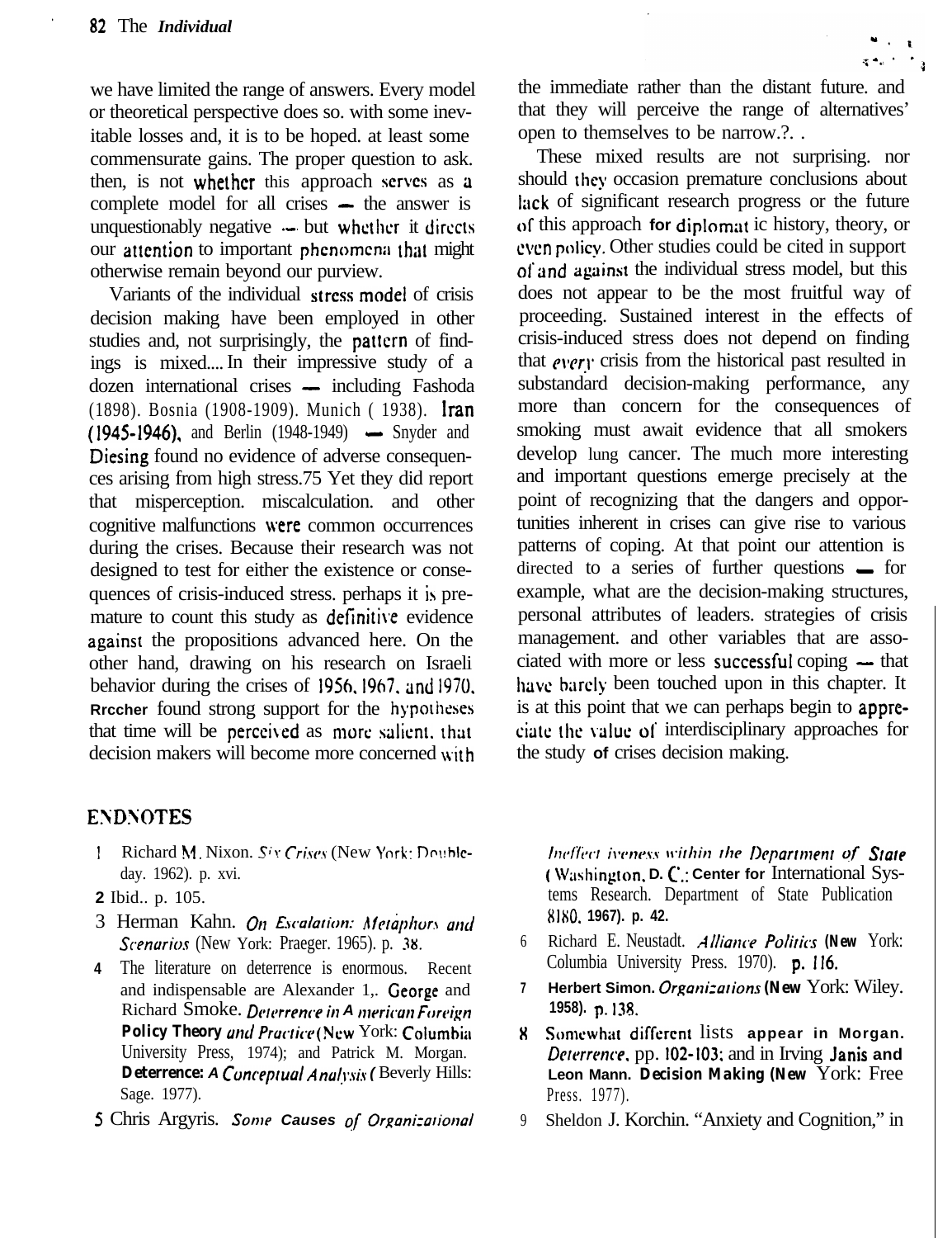Constance Sheerer cd.. Cognition: Theory, Research, Promise (New York: Harper a n d Row, 1964). p.  $63$ 

- 10 Charles E. Lindblom, The Policy-Making Process (Englewood Cliffs, N.J.: Prentice-Hall, 1968), p. 22.
- If For relevant historical evidence on this point. see Ernest R. May. "Lessons" of the Past: The Use and Misuse of History in American Foreign Policy (New York: Oxford University Press, 1973): and Robert Jervis, Perception and Misperception in International Politics (Princeton; Princeton University Press, 1976).
- 12 Robert Jervis, "Hypotheses on Misperception," World Politics, 20 (April 1968), 454-479; and Robert Jervis, Perception and Misperception.
- 13 Theodore C. Sorensen, Decision-Making in the White House (New York: Columbia University Press, 1964), p. 38.
- 14 See George and Smoke, Deterrence in American Foreign Policy (New York: Columbia University Press, 1974), pp. 94-97; Sidney Verba, "Some Dilemmas in Comparative Research." Horld Politics. 20 (October 1967), 111-127; Bruce M. Russett, "International Behavior Research: Case Studies and Cumulation," in Michael Haas and Henry Kariel eds., Approaches to the Study of Political Science (Scranton, Pa.: Chandler, 1970); ... James N. Rosenau, "Moral Fervor, Systematic Analysis, and Scientific Consciousness in Foreign Policy Research," in Austen Ranney ed., Political Science and Public Policy (Chicago: Markham, 1968); and Glenn D. Paige, The Korean Decision: June 24-30, 1950 (New York: Free Press, 1968). pp. 3-18. The latter study is also an important contribution to the study of crisis decision making.
- 15 Prince Bernhard von Bülow, Memoirs of Prince von Bülow, 3 vols. (Boston: Little, Brown, 1932), III: 166; and Alfred von Tirpitz, My Memoirs (London: Hurst and Blackett, 1919), p. 280.
- 16 Quoted in Luigi Albertini, Origins of the War of 1914, 2 vols. (New York: Oxford University Press, 1953), H. 122.
- 17 Max Montgelas and Walter Schücking eds., Outbreak of the *World War*, German Documents Collected by Karl Kautsky (New York: Oxford University Press, 1924). #48. [Hereafter this source will be cited as Germany.]
- 18 G rea t Britain. Foreign Office. British Documents on the Origins of the War, 1898-1914, 11 vols., ed. G. P. Gooch and Harold Temperely. vol. I.J., Foreign Office Documents June 28th-August 4th, 1914, collected by L. W. Headlam-Morely (London: His Majesty's Stationery Office, 1926), #99. [ Hereafter cited as Great Britain.]
- $19<sup>°</sup>$ Great Britain. #41 I.
- $20<sub>2</sub>$ Germany.  $\#343$ .
- $21$ France. Commission de Publication des documents relatifs aux origines de la guerre, 1914. Documents Diplomatiques Français (1871-1914), 3rd series, vols. 10, 1-1 (Paris: Imprimerie nationale, 1936), #32. [Hereafter cited as France.]
- 22 Germany,  $\#390$ .
- $23$ Germany, #433.
- 24 Germany, #451,
- 25 Fra ncc.  $\frac{1}{2}305$ .
- 26 Germany, #529.
- France, #401. 27
- Winston S. Churchill, The World. Crisis, 1911-1914  $28$ (New York: Scribner's, 1928), p. 214.
- 29 Great Britain, #368, 446.
- 30 Albertini, Origins of the War in 1914, II: 558.
- $31$ Germany, #221.
- Thomas Schelling, The Strategy of Conflict (New  $32$ York: Oxford University Press, 1963), pp. 137-138.
- 33 Great Britain, #103.
- $34$ Germany, #247.
- 35 R ussia, Komissiia po izdaiju dokumentov epok hi imperializma. Mezhdunarodnye otnosheniia v epokheimperializma; dok ument 12 ark hiv ov tsarkogo I v remennogo praviteľsty 1X7X-1917. gg. 3d series, vols. 3. 5 (Moscow and Leningrad: Gosudarstvennoe sotsial'no-ekonomicheskoe izdataľstvo, 1931, 1934), #1 IX. [ If creafter cited as R ussia.]
- 36 Great Britain, #263.
- 37 Germany, #399.
- 38 Germany, #480.
- 39 Germany, #575.
- 40 Fra nce, #38.
- 41 Great Britain, #252.
- Russia, #221; Germany, #401. 42
- Sidney B. Fay, The Origins of the 43 Quoted in H orld II at (New York: Macmillan. 1930 ed.). II. 481.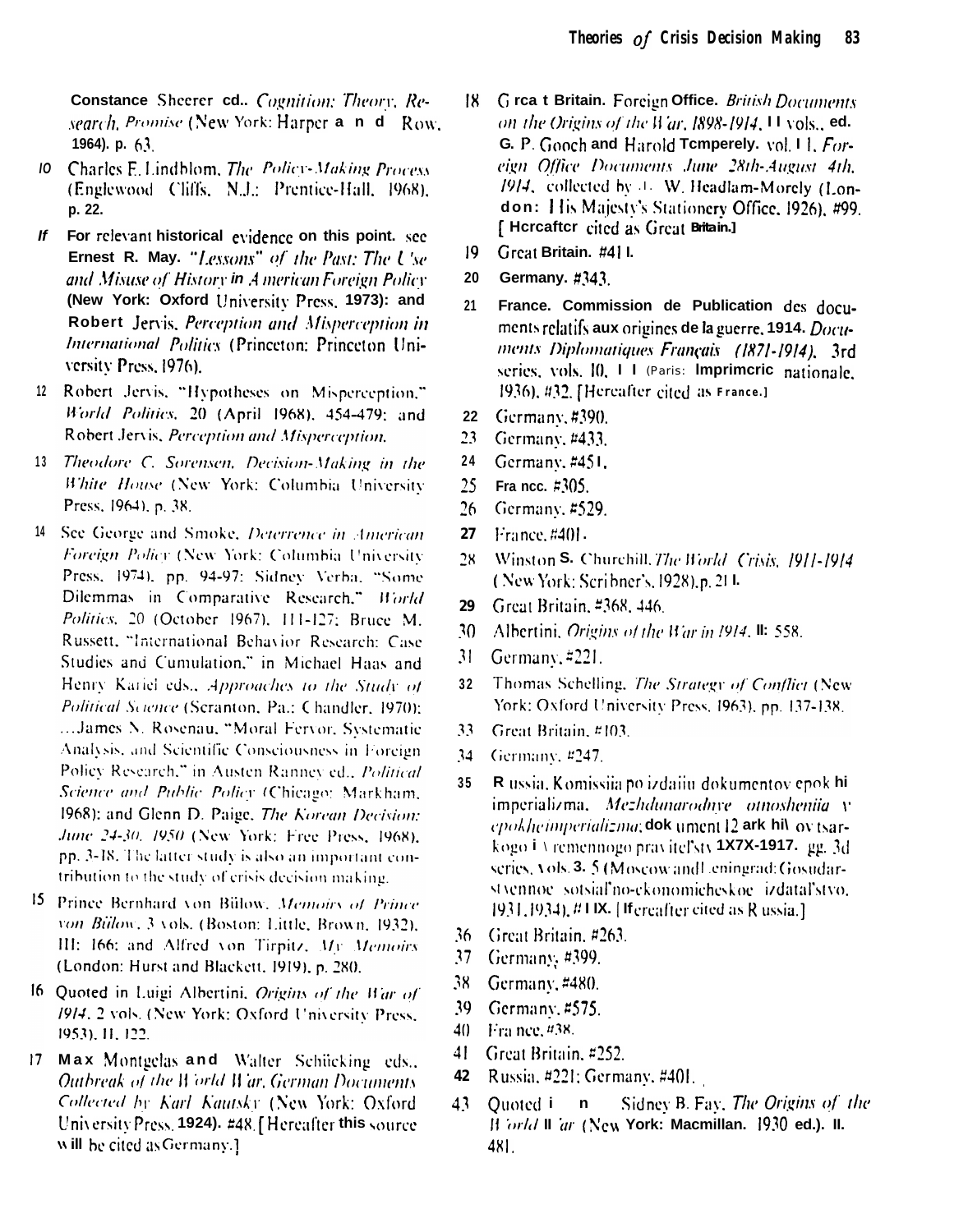- Molt ke. Erinnerungen, quoted in Virginia Cowles, 44 The Kaiser (New York: Harper and Rou. 1964). pp. 343-346.
- 45 Quoted in Fay. The Origins of the World War, Ii: 207.
- Germany. #474. 46
- 47 Germany. #368.
- 48 Great Britain. #264.
- 49 Great Britain. #447.
- 50 Great Britain, #99
- 51 Russia. #170.
- 52 Great Britain. # 101.
- 53 Germany. #395.
- 54 Quoted in Fay, The Origins of the World War, II: 509.
- 55 The literature on the missile crisis is immense. including memoirs of participants. polemics. descriptive accounts. and explicitly comparative or theoretical studies. Of the latter genre. some of the most interesting are A.L. George, D.K. Hall, and N. E. Simons, The Limits of Coercive Diplomacy (Boston: Little, Brown, 1971); George and Smoke, Deterrence in American Foreign Policy (New York: Columbia University Press. 1974); G. Allison. The *Essence of Decision* (Boston: Little, Brown, 1971); Roberta Wohlstetter. "Cuba and Pearl Harbor," Foreign Affairs, 43 (July 1965), 691-707; G. Snyder and P. Diesing, Conflict Among Nations (Princeton: Princeton University Press, 1977): G. Paige, "Comparativ e Case Analysis of Crisis Decisions: Korea and Cuba." in C. Hermann, cd.. International Crises: Insights from Behavioral Research (New York: Free Press, 1972): 0. Young. The Politics of Force (Princeton. Princeton University Press. 1968); J. Snyder. "Rationality at the Brink." World Politics, 30 (April 1978). 345-365; and Albert and Roberta Wohlstetter, "Controlling the Risks in Cuba." A delphi Paper, 17 (London: International Institute for Strategic Studies. [965].
- 56 Douglas Dillon. quoted in Elie Abel, The Missile Crisis (Philadelphia: Lippincott, 1966), p. 4X.
- 57 Theodore Sorensen. Decision Making in the White House (New York: Columbia University Press, 1963), p. 31.
- National Broadcasting Company. "Cuba: The 58. Missile Crisis" (mimco. transcript. February 9. 1964). p. 12.
- 59 Columbia Broadcasting System. "Conversation with President Kennedy" (mimeo, transcript. December 17. 1963), pp. 2-3.
- 60 Arthur M. Schlesinger. Jr.. A Thousand Days (New York: Houghton Mifflin. 1965), p. 804.
- $N BC.$  "Cuba." p.14. 61 -
- 62 CBS. "Conversat 1 o n with President Kennedy," p. 3.
- 63 Schlesinger, *A Thousand Days*, p. 808.
- 64 CBS. "Conversation with President Kennedy." p. 3.
- 65 | bid.
- 66 N BC. "Cuba." p. 17.
- 67 Quoted in Snyder and Dicsing. Conflict Among Nations, p. 301.
- 68 The important role of the ultimatum in settlement of the missile crisis is discussed in more detail by George. Hall. and Simons. The Limits of Coercive Diplomacy.
- 69 NRC. "Cu ba," p. 42.
- 70 Robert F. Kennedy, Thirteen Days (New York: Norton, 1969), p. 127.
- 71 (BS, "Conversation with President Konnody." p. 3.
- 72 Theodore Sorensen. Kennedy (New York: Harper and Row. 1965). p. 726.
- Interesting alternative explanations for the out-73 come in 1914, for example, may be found in Bruce M. Russett, "Cause. Surprise. and No Escape." Journal of Politics24 (February 1962). 3-22: and Lancelot L. Farrar. Jr.. "The Limits of Choice: July 1914 Reconsidered." Journal of Conflict Resolution, 16 (March 1972). I-24. Other approaches to crisis decision making that have not received attention here include those that emphasize aspects of personality: see. for example. Lawrence S. Falkowski, Presidents, Secretaries of State, and Crises itt U.S. Foreign Relations: James David Barber. The Presidential Character (Englewood Cliffs. N.J.: Prentice-Hall. 1972): and Thomas M. Mongar, "Personality and Decision-Making John F. Kennedy in Four Crisis Decisions," Canadian Journal of Political Science, 2 (J une 1962), 200-225. The psychobiological effects of crisis are discussed in Thomas C. Wiegcle. "Models of Stress and Disturbance in Elite Political Behaviors: Psychological Variables and Political Decision-Making," in